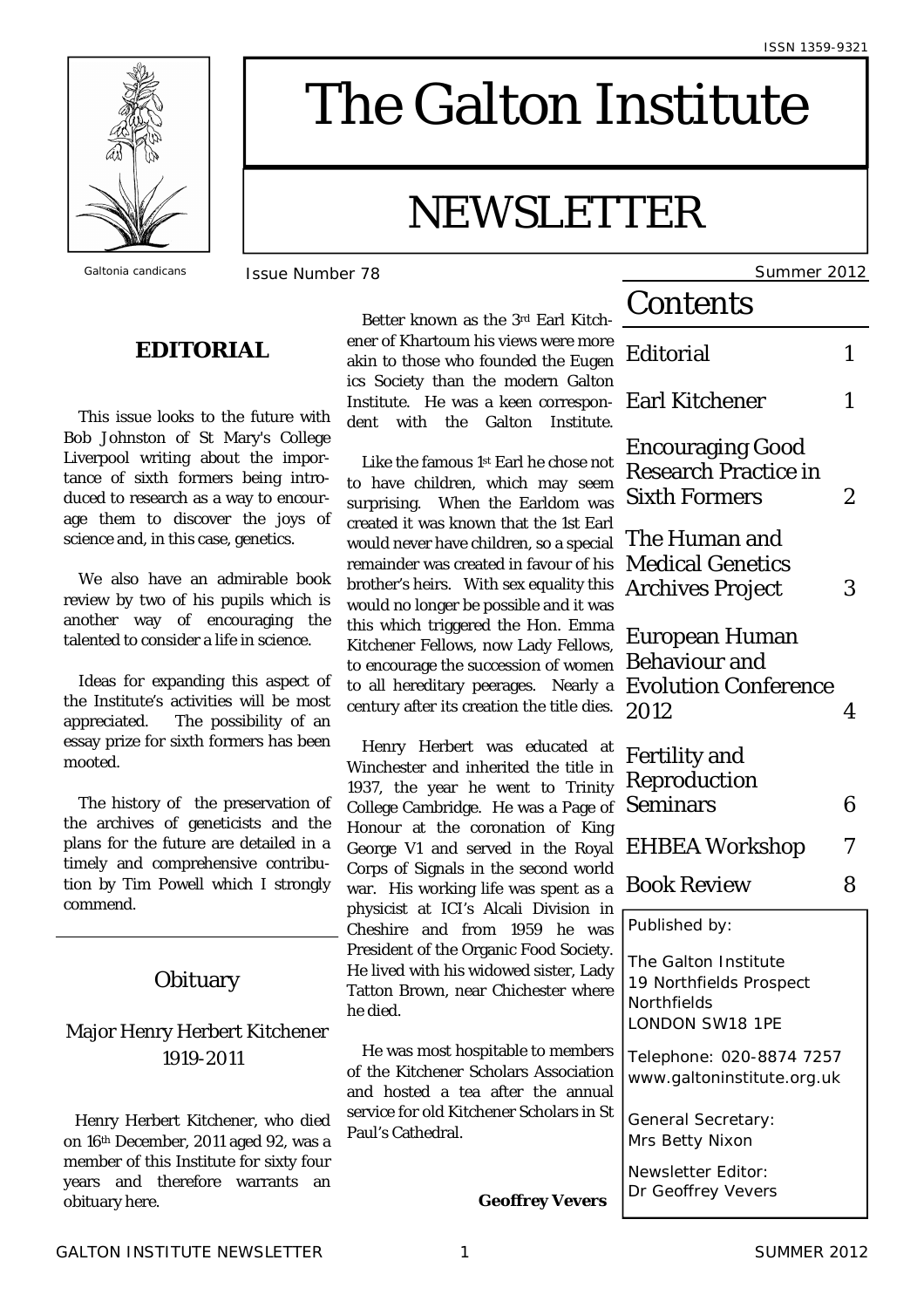#### **ENCOURAGING GOOD RESEARCH PRACTICE IN SIXTH-FORMERS**

#### by **Bob Johnston**

 As a teacher of Sixth Form Biology for the past 36 years, I am always looking for ways to stretch my students and give them an insight into the study of Genetics and other fields, beyond what is expected by the examination board.

 During my early years of teaching, expecting a class of 20 students to carry out such research was asking a lot. There was probably one copy of a relevant book (most likely out of date) in the school library and there would have been a scramble to see who could reach it first. The more resourceful sixth-formers might try their local library, but still their chances of success were slim.

 There were, of course, always class textbooks and even now they have their uses when examination revision beckons. But as a source of detailed information, they are of limited value. They are often out of date and are aimed to cover the narrow confines of an exam board's specification. Indeed many publishers now pride themselves on the links they have forged

What has changed in the past  $30+$  with a plethora of information? years? Technology has of course advanced to the point where every student can access a world of detailed duced a wonderful series of booklets ics', 'Population Genetics and the information, on any subject, in a matter of seconds and in the comfort of their own home. The days of the library dash are truly over. I hasten to they soon became out of date, but build up a significant number of add that the range of students' abili- they were very useful in their day. The documents. ties has not changed. There will always be those who rush to the first excellent booklets on topics such as website they can find (or even worse, head straight to dreaded 'Wikipedia') netic and Environmental Influences' enthusiasm while at school. Anything while others spend so long searching among others, but most teachers are we can do to encourage sixth-formers that, in the end, they cannot decide unaware of their existence and have and aid development of their research what is relevant to the task. Very few such limited budgets they cannot af- skills must be welcomed. of my students have mastered the art ford to buy more than one copy of of such research before they leave each. school and I only wish there was more that I could do.

What are the options available to I think that learned societies have a the resourceful sixth-former? They role (if not a duty) to produce and can 'Google' a topic (Google Scholar is publish online information on relea better bet) or they can ask their vant topics which could be of value school librarian to help sift through for sixth formers to increase their the available information. Perhaps, as knowledge and, at the same time, at my school, there is online availabil-stimulate interest and encourage fuity of 'Nature' or 'New Scientist' and ture study in a particular field. The maybe some hard copies. But it's a Linnean Society already has such tall order for sixth-formers with so educational material for A-level stumuch else on their plates.

 In any case, most articles in aca-believe that the Galton Institute demic journals are simply not in-should do the same. Booklets look tended for even the best A-level scien-good but downloadable material on a tists. To expect my students to read website is far more useful. Any stuand appreciate them is asking too dent can access it and, of course, as much. Likewise, most academic web-research reveals new information, it sites offer little help to sixth-formers. can be updated.

 How many new undergraduates also find the demands of such re-Biology teachers that such informasearch so daunting they avoid it, tion is available and this could be whenever possible, for the next three done by email. Every 11-18 secondary years? I find it hard to believe that a school has a Head of Science who magical transformation happens in could be sent the link to our website. the two or three months between Alternatively (or in addition), school school and university. Therefore, I librarians could be contacted, again believe secondary schools should play by email or through CILIP to which a greater role in preparing under-they all belong. graduate scientists to meet such challenges.

 We at the Galton Institute should to produce material (less than 3,000 encourage some of our best young words) which could be placed on the scientists to discover the excitement Institute's website. Perhaps academic and challenge offered by a detailed staff could delegate the job to an unstudy of genetics and the Biosocial dergraduate or postgraduate student. Sciences we find so fascinating. But to I should be more than willing to codo this we must find ways of making ordinate and oversee the content of information more readily available. these articles. Authors might like to

with a particular examination board. we stretch the most able and most ments. Useful topics might include: How can we help them? How can even their own university departinterested without swamping them 'History of Eugenics in Britain', 'Work

> The old Institute of Biology pro-of Metabolism', 'Medical Cytogenetcalled 'Studies in Biology', with topics Hardy Weinberg Principle'. Needless ranging from 'Pest Control' to 'Animal to say, any contributions would be Behaviour'. As with all such products, most valuable and over time we could Galton Institute has also produced 'Stem Cells' and 'Human Abilty: Ge-great scientists first developed their

So what's the answer?

dents on their website, regarding taxonomy, evolution and biodiversity. I

There would be a need to inform

 Therefore, I am asking the experts in their fields if they would be willing include links to other websites or of Francis Galton', 'Study of Nature v Nurture', 'Epigenetics', 'Inborn Errors

We must never forget that all our

**Bob Johnston Head of Science, St. Mary's College, Liverpool**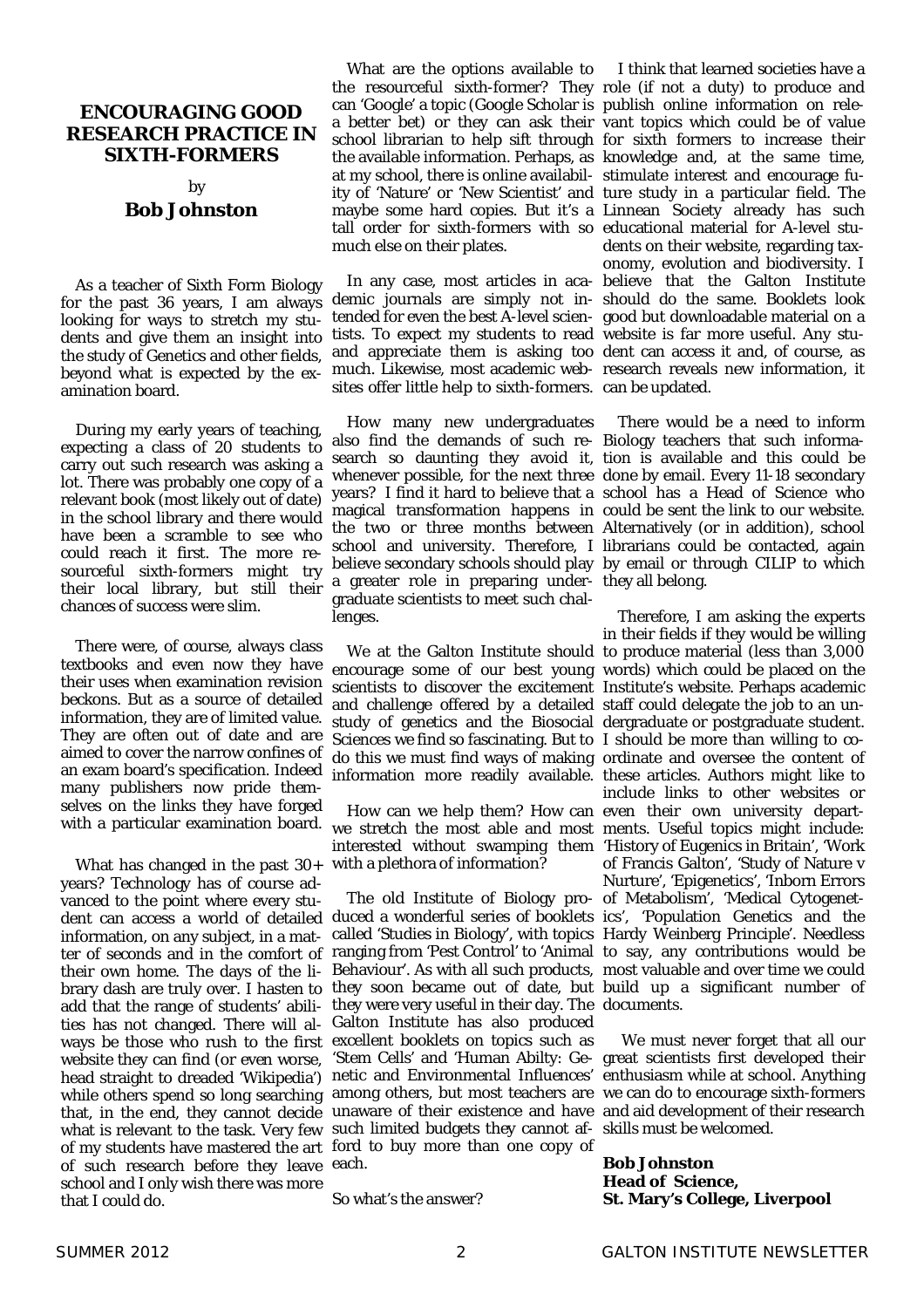#### **THE HUMAN AND MEDICAL GENETICS ARCHIVES PROJECT**

#### **by Dr Tim Powell**

 For the past nine years an ongoing archives project has sought to ensure the archives - the unique records, whether paper, electronic or photographic - of some of Britain's most distinguished human and medical geneticists are preserved, catalogued and made available for future scholarly research. The context for this project is the concern that arose within the field of human and medical genetics to record its history.

 During informal discussions at the European Society for Human Genetics conference in Strasbourg, France, in May 2002, it became apparent that a concern to preserve key information on the origins and development of human and medical genetics was widely shared within the field and that a number of geneticists had active historical interests. With encouragement and funding from the Wellcome Trust, further discussions were held and the Genetics and Medicine Historical Network emerged, led by the clinical geneticist Professor Peter Harper of Cardiff University, and a website was constructed (www.genmedhist.org). This was followed by further Wellcome Trust support for Professor Harper's project 'Preserving the History of Human and Medical Genetics' to build up a Historical Library within Cardiff University Special Collections, a definitive international collection of books on or related to the field. Professor Harper also embarked on a programme of oral history interviews with leading figures in human and medical genetics.

 In the course of these activities Professor Harper enquired of the scientists he was interviewing whether they had any surviving archival records and if so, what provision had been made for their preservation. He found that some did indeed have archives but few had given any thought to what was to happen to them, and that a number of archives were under immediate threat.

 Professor Peter Harper's report to the Wellcome Trust recorded:

"A total of 27 important individual UK researchers in human genetics, mainly retired or recently deceased, whose personal scientific records would form an important element of the history of the field, have been identified. All living individuals have been written to regarding the extent and type of their records and the plans and wishes for their archiving. PSH [Professor Harper] has also made a series of personal visits to individuals regarding their records."

 In 2003, early in the development of the Genetics and Medicine Historical Network, Professor Harper approached the National Cataloguing Unit of the Archives of Contemporary Scientists (NCUACS), a specialist scientific archives centre based at the University of Bath, to discuss how the new Network and the NCUACS could work together. The NCUACS had processed the archives of a number of important figures in genetics including Cyril Clarke, E.B. Ford, C.D. Darlington and A.E. Mourant, and had an international reputation for excellence in processing scientific archives. The NCUACS did not retain the archives it processed and the distributed solution was one ideally suited to the preservation of genetics archives, where the creation of a central repository would have been impossible. Thus the archive of Cyril Clarke had been placed in Liverpool University, those of Ford and Darlington were at the Bodleian Library, Oxford, and Mourant's archive was housed by the Wellcome Library, London.

 The discussions between Peter Harper and the NCUACS were productive and in the fourth Genetics and Medicine Historical Network newsletter, Professor Harper was able to announce the commencement of a joint project to try to ensure the preservation of archival documentation of British human and<br>medical genetics. The concluding medical genetics. chapter of Peter Harper's book *A Short History of Medical Genetics* (2008) records the concerns that prompted his initiative.

 As an immediate result of Professor Harper's work the NCUACS (of which I was senior archivist with particular responsibility for biomedical archives) helped to rescue and catalogue archives of J.H. Renwick (for Glasgow University Archives), C.A.B. Smith (University College London) and M.A. Ferguson-Smith (Glasgow University Archives). These archives were very different. The Renwick archive was very largely records of his research in the 1960s and early 1970s. This archive had been saved from immediate destruction through the action of Professor J.H. Edwards and Professor Sue Povey, who realised their historic importance, but had thereafter languished in a basement that was about to be demolished. The Ferguson-Smith archive, by contrast, contained little research but was dominated by a superb correspondence.

 As the wealth of archive material emerged from Professor Harper's initial enquiries, I discussed with him a more professional and comprehensive survey of the archives of leading figures in the field that he had identified. In the autumn of 2008 I undertook a survey of archives of genetics, and in the course of this surveying work I also consulted archives colleagues and historians of science in London, Cambridge, Exeter and Glasgow.

 Arising from this ongoing collaboration in identifying key archives in the field, I put together a scheme that proposed all these scientists' archives being catalogued and preserved in one comprehensive project. It was a significant feature of the project that most of the project scientists were still alive. While it is always exciting to be able to process the archives of significant figures in a newly emerging discipline, it was noteworthy that in this case scientists active in the field themselves were at the forefront of concern about the fate of the archival record.

 Unfortunately, both for the project and for scientific archives more generally, the NCUACS ceased to exist at the end of 2009. However, with support from the Wellcome Trust, I was able to advance elements of the project in instalments. With backing from Cardiff University Special Col-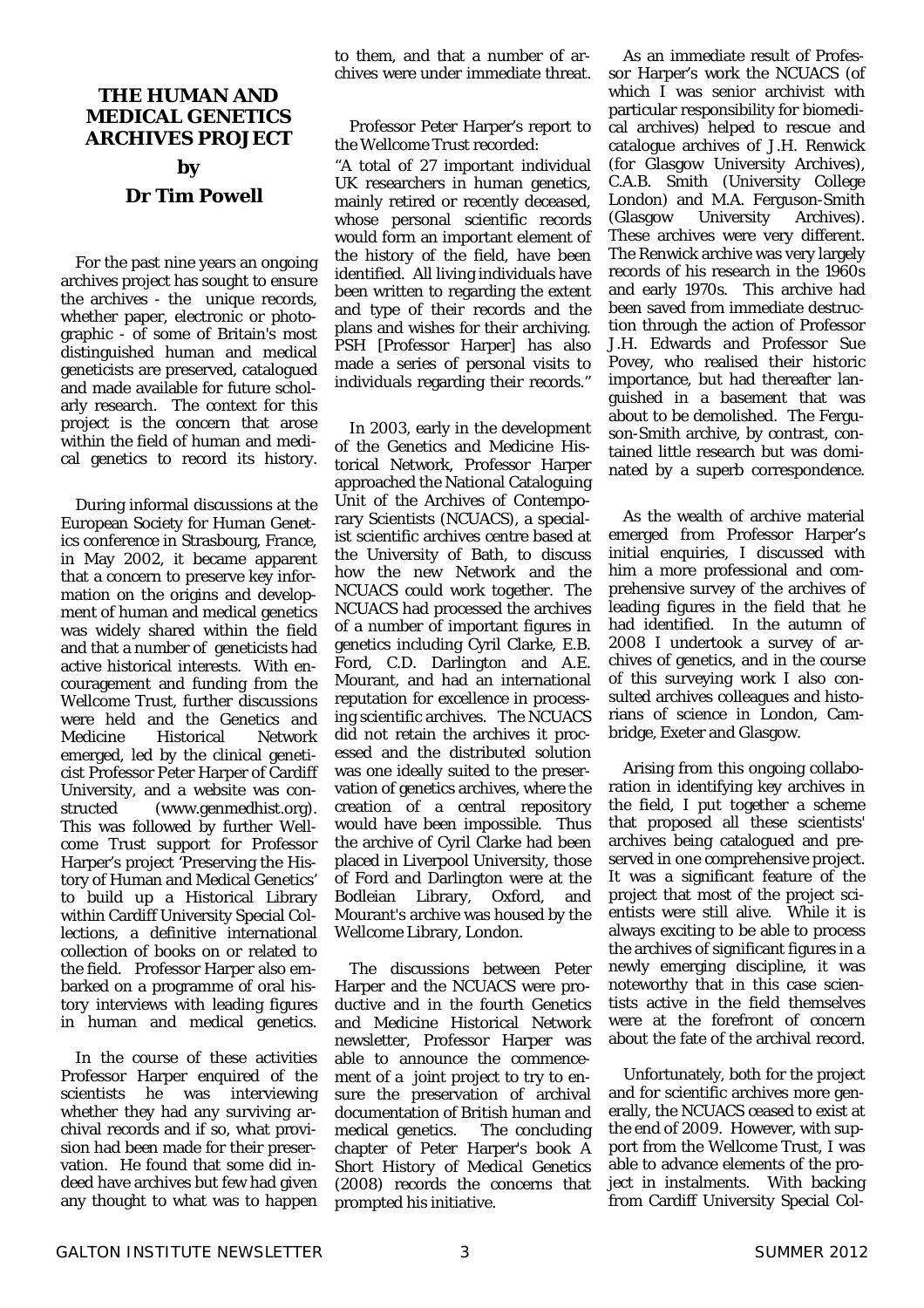lections and Archives, the project moved to Cardiff for 2010-2011 where I and Simon Coleman, a colleague from the NCUACS, added the archives of J.H. Edwards, G.R. Fraser, and the MRC Human Biochemical Genetics Unit to the list of geneticists' archives preserved. They have been placed in Birmingham University, the Wellcome Library and University College London respectively. Simon Coleman continued the work the following year, including archives of Peter Harper himself (for Cardiff University), Rodney Harris (University of Manchester), additional records of C.A.B. Smith, and re-cataloguing of some William Bateson archives for Cambridge University Library.

 The project also began a second strand in Oxford for 2011-2012, under the auspices of the Bodleian Library, again with Wellcome Trust support. With my colleague Adrian Nardone, also with NCUACS experience, the sorting and arrangement of the archive of Sir Walter Bodmer and Julia, Lady Bodmer, was undertaken. This huge archive was in a ware-

#### **The European Human Behaviour and Evolution Conference 2012**

This conference was held between Sunday 25<sup>th</sup> and Wednesday 28<sup>th</sup> March 2012 at Durham University. Once again, the conference mixed talks and posters across the full range of cultural evolution, evolutionary psychology and human behavioural ecology. Seven plenaries, 42 presentations and over 80 posters provided food for thought, while local beer and rap music gave delegates some well-deserved downtime.

 The conference would not have been possible without the skill and dedication of Lynda Boothroyd, Jeremy Kendal, Rachel Kendal and Jamie Tehrani who formed the local organising committee. Special thanks go to the British Academy, the Wenner-Gren Foundation, the Galton Institute, Oxford University house in Cowley, where it occupied the whole of the upper floor of one unit (at the beginning of the project it filled over 50 four-drawer filing cabinets, 10 metal cupboards and over 450 records boxes and boxfiles). A list was prepared and the archive boxed and moved to secure storage. With the essential preliminary work completed, cataloguing of this archive will continue at the Bodleian Library.

 It is worth saying a little more about the Bodmer archive. It is larger than all the previous genetics archives processed by the NCUACS and the ongoing genetics project put together. It offers comprehensive documentation of nearly all aspects of the career of Sir Walter, from his undergraduate days onwards to the present day. Well-represented aspects include his research, correspondence and papers relating to his periods as Director of Research and Director-General of the ICRF, a voluminous scientific correspondence; material relating to his publications, teaching and public lectures, documentation of the many societies and organisations with which he was as-

Press, Princeton University Press and Durham University's Department of Anthropology for their generous financial support.

#### **Day 1**

 The welcome address, including a short historical and cultural tour of the city of Durham, was followed by the public plenary talk. **Leslie Aiello** presented a retrospective of her renowned Expensive Tissue Hypothesis, which placed energetic trade-offs at the centre of human evolution, and discussed the validity of the Hypothesis as it stands today.

 The evening was rounded off by a wine and buffet reception in nearby Grey College where delegates relaxed and mingled in preparation for the coming three days of science.

#### **Day 2**

 The first full day of the conference began with **Monique Borgerhoff Mulder's** plenary examining the ways in which the Pimbwe, a Bantu forager-horticulturalist population in sociated, and conference material. Material of Julia Bodmer is focussed on her later scientific work from her period as the head of the Imperial Cancer Research Fund Tissue Antigens Laboratory and co-headship of the Cancer and Immunogenetics Laboratory at the Institute of Molecular Medicine, and her contributions to the HLA Workshops.

 The genetics archives catalogued and made available through the project are each individually significant in the history of genetics and, particularly in the case of Walter Bodmer's archive, to biomedicine and science more widely. However, while each of the archives is of interest in its own right, its interest is considerably enhanced by the connections that can be made between it and with the other archives already and being processed. And now the Wellcome Library in London is initiating a project to digitize some of the most important genetics collections that have been catalogued, including those of Mourant, Ferguson-Smith and Renwick. This will make access to this important material even easier.

Tanzania, respond to inequality. The morning session continued with **Daniel Haun** presenting evidence for how human children and chimpanzees copy new skills from the majority in their groups, whereas orangutans do not. **David Coall** ended the session by talking about how stressful events in childhood are associated with earlier reproduction while later stress can delay reproduction.

 After a coffee break, **Alexandra Alvergne** presented a life history perspective on how the adoption of contraceptives is aimed at optimising offspring survivorship. Following the theme of reproduction, **Mhari Gibson** discussed trends in education, marriage practices, risk avoidance and the demographic transition among the Arsi Oromo. **Matthew Gasperetti** gave an account of his research into the origins of agriculture in the southern Levant and **Douglas Mastin** found that kinship structures can substantially change language-learning models in a Mozambican population.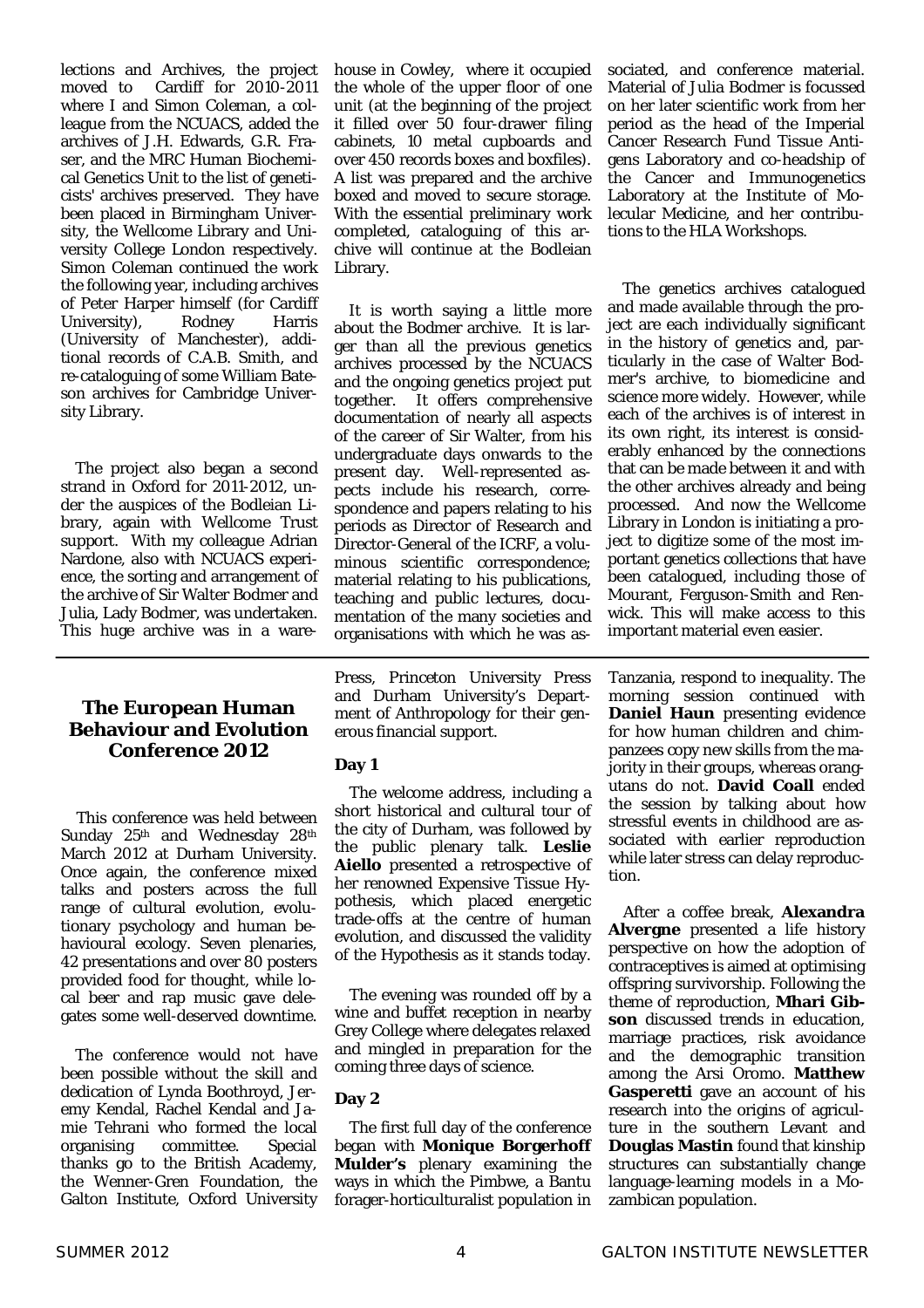The second plenary of the day was given by **Ian Penton-Voak**, who spoke about biases in the social perception of attractiveness, personality, behavioural intentions and emotions in faces. Continuing the afternoon session was **V. Coetzee** demonstrating the changes in attractiveness and weight preferences among African participants. **S.C. Roberts** led us into a coffee break with a talk on oral contraceptive use and its effect on sexual satisfaction

 The language evolution session was addressed by **Bart de Boer**, **Bill Thompson** and **Hannah Cornish** discussing human protolanguage, the impossibility of linguistic nativism and the evolution of hierarchical structure in languages. The parallel demography and fertility session, featuring **Aida Nitsch**, **Heidi Colleran** and **Kei Willführ**, looked at alloparenting, migration and mortality in two historical populations as well as fertility behaviour among rural Polish populations.

 The sessions ended with a funding workshop run by **Leslie Aiello** from the Wenner Gren Institute and **Dajana Dzanovic** from Durham Research Office. The evening culminated in a river cruise around Durham.

#### **Day 3**

 Leading the plenaries for the third day was **Simon Kirby's** call for language structure and transmission to be explained by cultural rather than biological evolution. Continuing with linguistics, **Fiona Jordan** looked at how meaning changes across languages and over time. Then **Jonathan Wells** presented evidence that, contrary to evolutionary theory, being born after a brother was beneficial for females in an Indian cohort.

 Following coffee, **Kristin Snopkowski** tested five models of the demographic transition, showing that knowledge of and access to contraceptives, alongside parental investment, resulted in reduced fertility. **Keith Jensen** had the audience in stitches with a hilarious talk about the limits of helpful behaviour in chimpanzees. **Corey Fincher** looked at the links between parasite stress, religiosity and the strength of family ties, while **Mark James Ad-** **ams** led us with a discussion on the genetic correlates between fitness and personality.

 **Hanna Kokko's** plenary looked at sex roles and sex differences in paternal care, persuading the audience that humans are in fact like birds. Following this revelation, **K. Smith** implied that language transmission may not be enough to produce predictability in variation. Finally, **Keelin Murray** suggested that observers in a society can access potential partners by listening to their music.

 One strand of the parallel session featured talks about sociality covering alloparenting, sexual dimorphism and partner choice (**Antti Tanskanen**, **Jonathan Wells** and **Jamie Lawson**). **Tom Currie**, **Tom Dickins** and **Michael Dunn** took us on a journey from epigenetics, through language to political complexity in the cultural evolution session.

 Debate during the poster session was encouraged by a selection of locally-brewed ales. Baba Brinkman outlined his rap guide to evolution for an audience of initially-bemused academics, leading us in the historically if not grammatically correct chant, "I'm a African."

#### **Day 4**

 The final day began with a plenary from **Andrew Whiten** who reviewed his studies on apes, monkeys and children looking at conformity effects and culture. **Kari Schroeder** continued the theme by looking at proximate hormonal mechanisms for normative behaviour. The morning was capped with **Arnaud Tognetti** using a public goods game to investigate sexual and social selection on cooperative behaviour.

 **Lewis Dean** used experimental techniques to delve into the processes underlying cumulative culture in humans versus chimpanzees and capuchins. Segueing from the cute videos, **Gilbert Roberts** removed the social dilemma from public goods games by introducing punishment. **Peter Richerson** then outlined a model of technology evolution in hunter-gatherer and agricultural societies. The morning was finished with **Lara Wood's** research into how children solve tasks by filtering out irrelevant actions when copying behaviour.

 The New Investigator Award winner, **Pontus Strimling**, took us through his mathematical challenges to the core models of cultural evolution. **Simon Powers** discussed the roles of anti-social and pro-social punishment in cooperation for group-structured populations. **Anna Goodman** ended this session with support for the hypothesis that modern low fertility is a strategy for raising socioeconomically competitive offspring.

 One half of the parallel sessions covered comparative perspectives on cognition, with **Claudio Tennie**, **Nicolas Cladière** and **William Hoppitt** discussing their research on apes and monkeys. The other session delved into new frontiers in evolutionary psychology where **Markus Rantala**, **T. David-Barrett** and **Edward Morrison** looked at attractiveness and relationships.

 The conference dinner took place in the resplendent Durham Castle, followed by drinks in the cellar bar where prizes were awarded. The Best Student Talk was won by **Lara Wood** for her presentation, "Copy me or copy you?" and Best Poster went to **Emily Emmott's** "How much do fathers matter? Paternal investment effects on height in a Bristol cohort study."

**EHBEA** would like to thank **The Galton Institute** who helped support this conference with a grant of £1,000.

**The Galton Institute** offers grants of up to £1,000 to support the organisation of conferences and workshops on topics relevant to its aims and objectives.

**The Institute** has recently approved a grant for a Symposium on Human Ethology at the International Ethological Congress in 2013. It has also approved a grant to The Wales Gene Park for a Sixth Form Conference in 2012.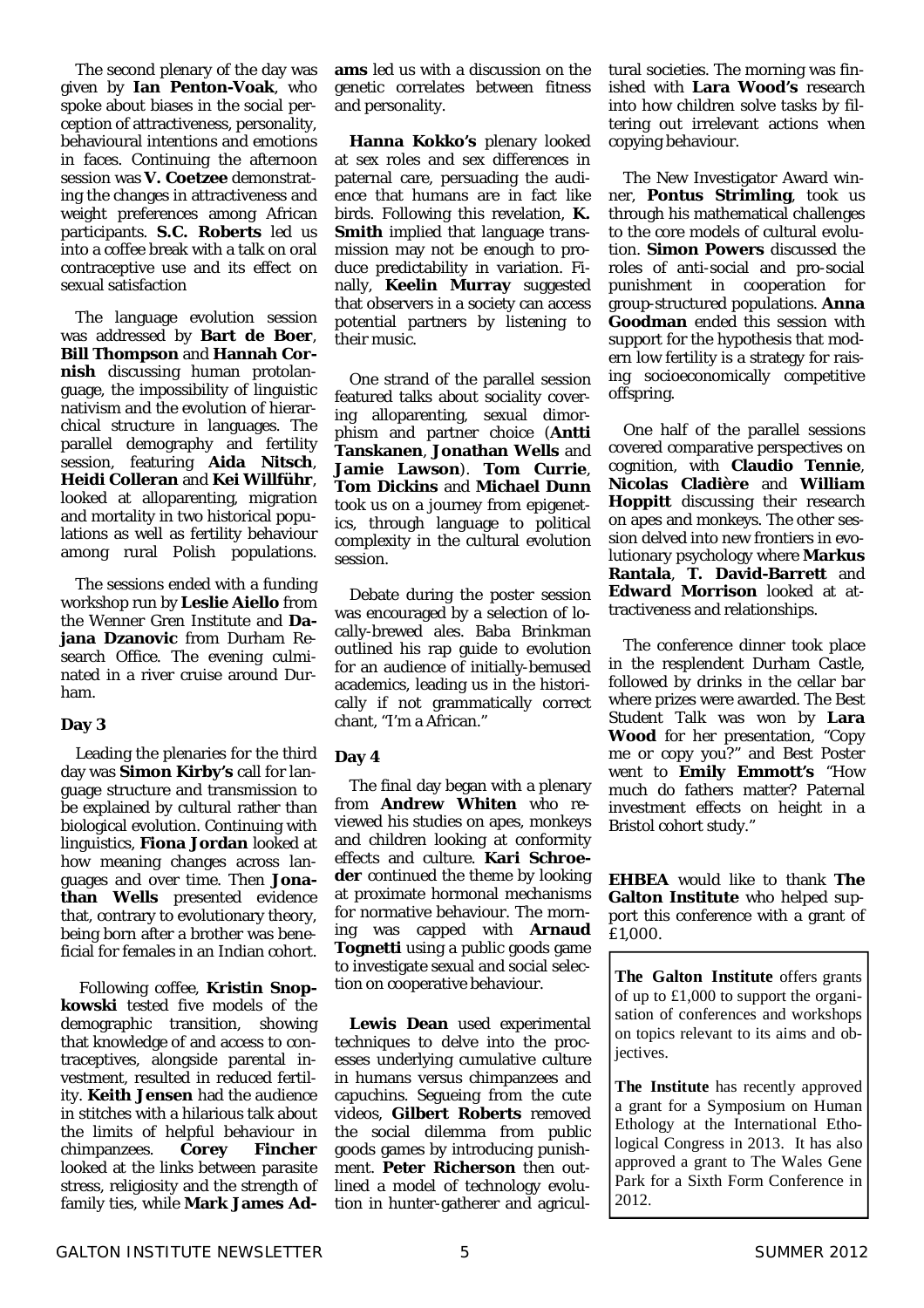#### **Fertility and Reproduction Seminars: Cousin Marriage and the Medicalisation of Spouse Selection**

#### **Report on the Seminars** by **Philip Kreager**

Cousin marriage is a lens through which to explore some of the ways in which 'new' genetic knowledge is understood and negotiated in different societies. The increasingly global discourse of genetic risk in consanguineous marriage **Week 5 - Laila Prager** raises many questions of anthropological concerning the impact of this discourse genes': Modern bio-medical disand on how medical programmes func-cousin marriage in south eastern Turtion in this context. The relative novelty key of 'genetic' (rather than infectious) illness as a disease category demanding **Week 6 - Edien Bartels, Oka**  public health provision invites questions **Storms, Marieke Teeuw, Pascal**  about relationships between scientific and **Borry & Leo ten Kate**, local understanding of the causes of dis-*Vrije University/VU University*  risk? (Shaw) ease, and about how these relationships in *Medical Center, Amsterdam* turn affect recognition of ancestry, social Genetic risk and its influence on partpersonal and family identity. Eight in-Moroccans in the Netherlands vited papers were presented at the seminar convened to examine these issues **Week 7 - Anika Liversage** (see programme below); the revised pa-*National Centre for Social Research,*  pers, together with three further contribu-*Denmark* **and Mikkel Rytter** tions, an introduction and conclusion (see *Aarhus University* below), will form the basis of a book which will be published by Berghahn riage!" Rules, discourses and strate-Publishing, in 2013. Contributions, which brought speakers from the Netherlands, Denmark Denmark, the United States, France and Israel, as well as the UK, addressed a remarkable range of societies in the Middle East, Europe, South Asia, and Africa. The seminar, convened by Dr Alison Shaw, Dr. Kreager and Dr Aviad Raz, was well-attended, forming a basic part of the Masters course in Medical Anthropology in the University of Oxford, and of options papers in the Human Sciences Honour School.

#### **Programme**

#### **Week 1 (October, 2011) Saskia Walentowitz**,

*University of Berne*

"We are like gold: without alloys, we won't stand upright": Siblingship, close-kin marriage and the autopoïetic dynamics of Tuareg kinship

**Week 2** - **Dawn Chatty** and **Nisrine Mansour** 

#### Both *University of Oxford*

"They aren't all first cousins": Bedouin marriage in Lebanon

#### **Week 3** - **Alison Shaw**

*University of Oxford* Why does British Pakistani cousin marriage persist despite an established discourse of genetic risk?

#### **Week 4 - Claire Beaudevin**

*Cermes3 (CNRS UMR 8211)/ University Paris Descartes*

Composite proximity, genetic burden and social value: cousin marriage and inherited blood disorders in the Sultanate of Oman

### *University of Münster*

and biological interest, most centrally From shared 'blood' to 'religious on traditional forms of spouse selection, courses and changing practices of

 "A cousin marriage is a forced margies of immigrant cousin marriages in

#### **Week 8 - Aviad Raz**

*Ben-Gurion University of the Negev* Dor Yesharim and the reinforcement of stigma: selective incorporation of premarital carrier testing into tradi-ics for healthy consanguinity tional matchmaking processes among (Zlotogora) ultra-orthodox Jews in Israel

**Conveners: Alison Shaw, Aviad Raz, Philip Kreager**

#### **Forthcoming book:**

#### *Cousin marriages and the medicalisation of spouse selection* **Editors: Alison Shaw and Aviad Dr Philip Kreager** is Director, Fertility **Raz**

**Plan of book** (as at Febuary 2012):

**Introduction:** cultural, social, political, and medical aspects of consanguinity (Kuper/Bittles)

**Section I** The Great Tradition: Continuity and Change in Traditional Patterns of consanguineous marriage

**Chapter 1** Siblingship, close-kin marriage and the autopoetic dynamics of Tuareg kinship (Walentowitz)

**Chapter 2** Composite proximity, genetic burden and social value: cousin marriage and inherited blood disorders in the Sultanate of Oman (Beaudevin)

**Chapter 3** Consanguinity as Cultural theory: a case from Tamil Nadu, South India (Clarke-Deces)

**Chapter 4** From shared blood to religious genes: Modern bio-medical discourses and changing practices of cousin marriage in southeastern Turkey (Prager)

**Section II** Consanguinity within immigrant communities in Europe

**Chapter 5** Why does British Pakistani cousin marriage persist despite an established discourse of genetic

hierarchies, inheritance practices, and ner choice: the views of Turks and and strategies of immigrant cousin **Chapter 6** A cousin marriage is a forced marriage! Rules, discourses marriages in Denmark (Liversage and Rytter)

> **Chapter 7** Consanguinity and partner choice among migrant groups in the Netherlands, against the backdrop of their transnational and family relations (Storms and Bartels)

> **Section III**. Medicalization and "Healthy Consanguinity"

> **Chapter 8** Uses of risk calculations in consanguinity (Leo ten Kate)

> **Chapter 9** Using community genet-

**Chapter 10** Premarital carrier testing and matching in Jewish communities (Ra**z)**

**Chapter 11** Preconception care for consanguineous couples in the Netherlands (Teeuw, Borry, and ten Kate)

#### **Conclusion**

and Reproductive Studies Group, Institute of Social and Cultural Anthropology, Oxford University.

**The Galton Institute** helped fund these seminars with a grant of £1,000.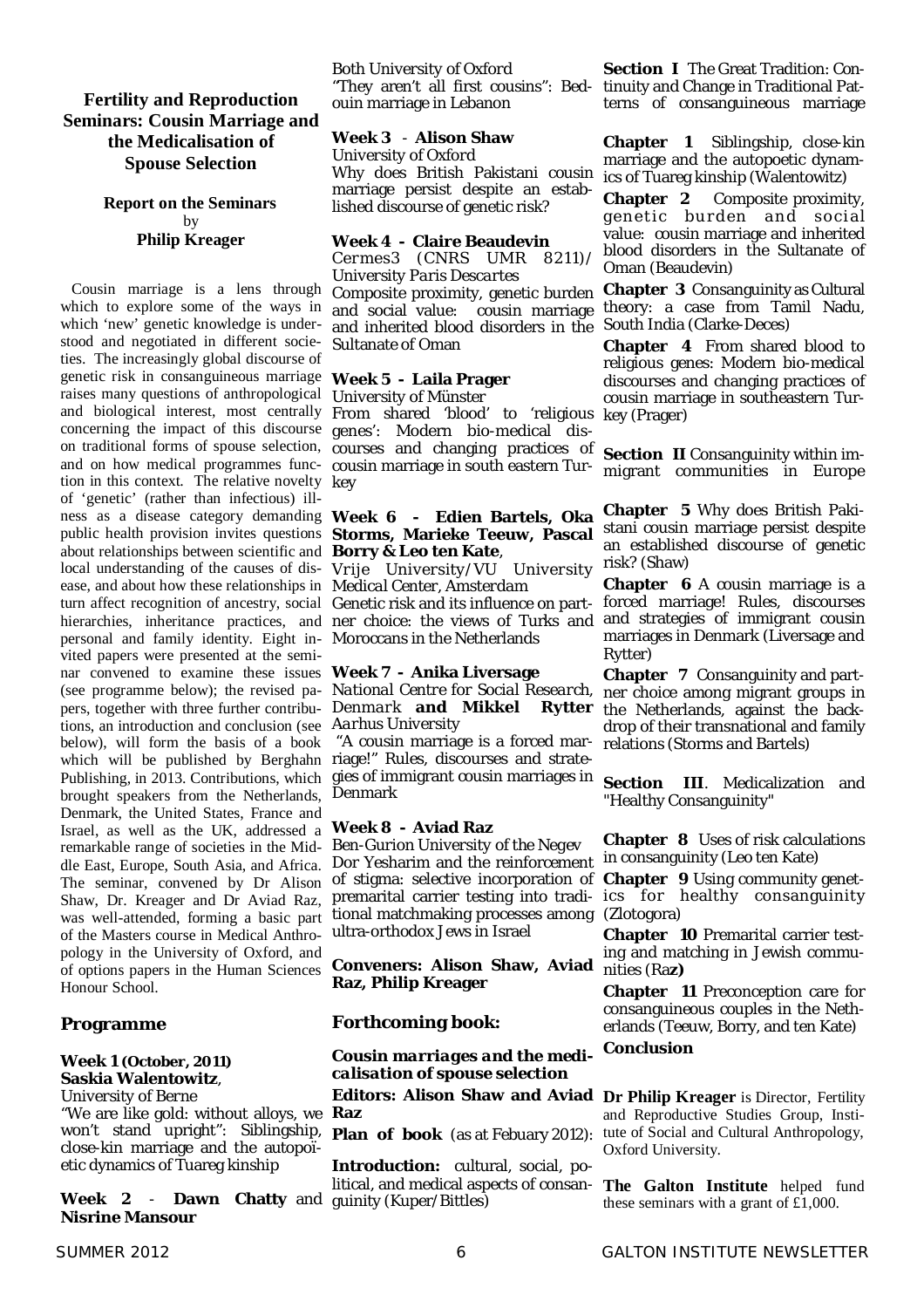#### **European Human Behaviour and Evolution Association: Workshop Applied Evolutionary Anthropology: Darwinian Approaches to Contemporary World Issues**

September, 2011, Bristol report by David Lawson and Mhairi Gibson

 Evolutionary anthropology over the last fifty years has improved our understanding of how current environments (both physical and social) and legacies of past selection explain human behavioural diversity. Combining ethnographic, economic and demographic methods, these approaches have provided rich insights into the behaviours of contemporary peoples around the globe. A growing number of evolutionary anthropologists are now using Darwinian theory as a predictive tool to help the people with whom they work, particularly through the design and critique of public policy and international development programmes which seek to change environments and/or behaviour. The purpose of this three-day workshop, jointly sponsored by the EHBEA, the Galton Institute and the Biosocial Society, was to bring together social science researchers working on these issues with the aim of forming an integrated approach to the question of Applied Evolutionary Anthropology. Over 30 delegates from a variety of disciplines attended the workshop, which mixed paper presentations with breakout discussion sessions, and considered both the theoretical and practical issues associated with applied research.

In total, 17 papers were presented, including four invited plenaries from leading researchers in the field: Bram Tucker (University of Georgia), Kate Hampshire (Durham University), Val Curtis (London School of Hygiene and Tropical Medicine) and Ruth Mace (University College London). The following key research themes were discussed during the workshop:

**I) Changing co-operative behaviours and subsistence livelihoods**: Bram Tucker (University of Georgia), drawing on field research in rural Madagascar, outlined how frameworks in behavioural economics and cognitive anthropology can be used to translate traditional peoples' behaviour for policy makers, and ultimately lead to conservation and development programmes better designed to coordinate with the objectives and values of local populations. Shakti Lamba (University College London) discussed what cooperative banking and micro-finance schemes in the developing world can learn from current evolutionary studies of cooperation. Florian van Leeuwen (University of Bristol) presented new evidence from experimental psychology that perceptions of threat may increase group-binding morals and conservatism, particularly in men. A finding of broad social relevance when local politics and media may modify perceived threat. Robert Layton (Durham University) reviewed studies of violence in anthropology, considering evidence for our 'natural capacity' for conflict and how changing environments and Westernization may influence human cooperation.

**II) Diet, health and lifestyle shifts:** Jonathan Wells (Institute of Child Health) discussed how an evolutionary perspective on human life history reveals hidden vulnerabilities, including multigenerational effects, to recent changes in human diet, focusing specifically on the 'twin burden' of malnutrition and overnutrition now facing many populations. Val Curtis (LSHTM) argued that many major global health problems can be traced to adaptive mismatch between ancestral and post-industrial environments, whereby we either over- or under-use evolutionarily novel technologies. As such, health initiatives may be improved by taking into account our evolved motivations and emotions to both avoid new vulnerabilities and harness our most useful drives. Lucie Clech (University of Bristol) described how evolutionary models of parental investment can provide insight into the causes and consequences of widespread rural-urban migration in the developing world, drawing on detailed field interviews with rural households and urban immigrants in Ethiopia. Caroline Uggla (University College London) considered how evolutionary models might increase our understanding of patterns of sexual-risk taking in the context of HIV and wider mortality risk factors facing many contemporary populations in

Sub-Saharan Africa.

**III) Reproductive technologies and family structures**. Alex Alvergne (University College London) presented new research on the roles of social learning, social diffusion and individual characteristics on the uptake on modern contraceptive technologies in rural Ethiopia. Alejandra Núñez de la Mora (Durham University) reported the results of a qualitative analysis of shifting breastfeeding norms in consecutive generations of Bangladeshi immigrants in London, and argued that culturally tailored health interventions should acknowledge the role of grandmothers and help women negotiate family relations in the post-natal period. Craig Roberts (University of Stirling) discussed several examples of applied evolutionary psychology; such as new research confirming that use of the contraceptive pill may have hormonal consequences altering patterns of mate choice and relationship stability. Curtis Atkisson (University of Missouri) presented research testing multiple evolutionary predictions regarding the impact of kin on fertility patterns in Matlab, Bangladesh; emphasising the potential for kin to act both as a source of instrumental support and to compete for available resources. Susanne Huber (University of Vienna) discussed the role of socioeconomic status on family formation in developed countries and the need for social policy to enable couples to effectively combine employment and parenthood. Rebecca Sear (Durham University) used advanced statistical methods to demonstrate previously unrevealed costs of reproduction on maternal health in rural Gambia, and cautioned that improved methodological sophistication is required in many areas of anthropology if we are to guide social policy.

**IV) Assessing impacts of development intervention and engaging with policy makers**: Mhairi Gibson (University of Bristol) discussed the potential for evolutionary anthropology to improve the design of development initiatives by predicting the often unintended consequences of narrowly focused vertical interventions. Illustrating this point, she presented research on the impact of improved water supplies that have improved maternal health and child survival in rural Ethiopia, but are also associated with increased resource